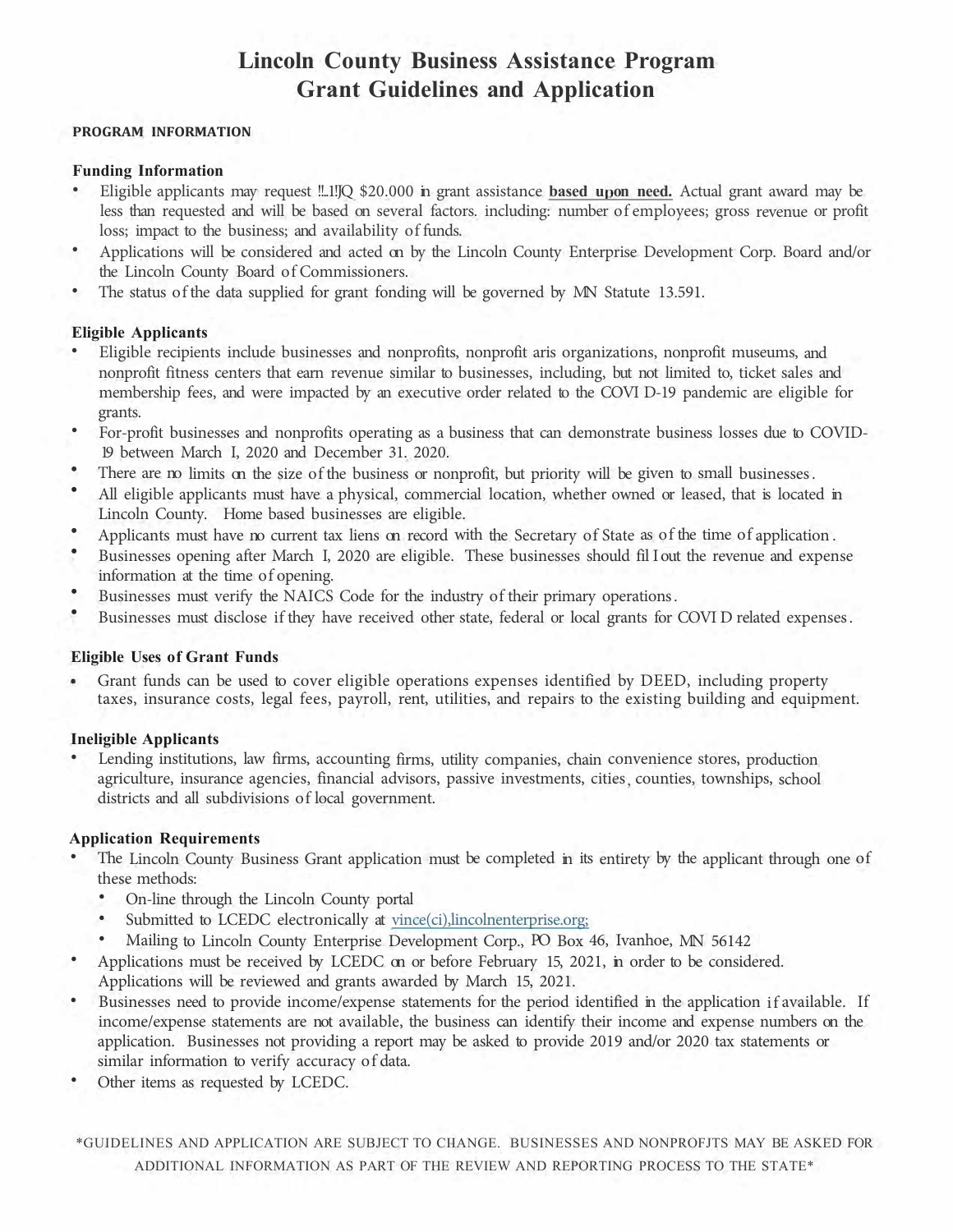#### **APPLICANT INFORMATION**

Legal Name of the Business, including assumed name, if any:

| q Sole Proprietorship              | q Partnership   | q Corporation                               | $q$ LLC            |
|------------------------------------|-----------------|---------------------------------------------|--------------------|
| <b>Length of Time in Business</b>  | Months<br>Years | Fed Tax Id#                                 | <b>MN</b> State ID |
| <b>Business Code (NAICS)</b>       |                 | <b>Email Address</b>                        |                    |
| <b>Mailing Address</b>             |                 | City                                        | Zip                |
| <b>Location Address</b>            |                 | City                                        | Township           |
| <b>Business Phone</b>              |                 | <b>Cell Phone</b>                           |                    |
| <b>Contact Name</b>                |                 | Title                                       |                    |
| <b>Amount of Funding Requested</b> | e               | Number of FTE employees including owner(s): |                    |

How have the Executive Orders and the COVID-19 pandemic financially affected your business and/or how has COVID-19 directly increased costs for your business?

For what purpose will these funds be used? Please list any invoices/payables you are unable to pay due to the pandemic.

#### Other COVID-19 Funding Received:

| Program                                       | <b>Funding Received</b><br>(Yes/No) | <b>Amount of Funding</b> | Does the income/ expense<br>report include this funding<br>(Yes/No) |
|-----------------------------------------------|-------------------------------------|--------------------------|---------------------------------------------------------------------|
| Federal Paycheck Protection Program           |                                     |                          |                                                                     |
| Federal Economic Injury Disaster (Grant Only) |                                     |                          |                                                                     |
| Minnesota Small Business Emergency Loan       |                                     |                          |                                                                     |
| Minnesota Small Business Relief Grant         |                                     |                          |                                                                     |
| Lincoln County CARES Act Grant                |                                     |                          |                                                                     |
| Minnesota Relief Grant (Dec 2020 or Jan 2021) |                                     |                          |                                                                     |
| Other:                                        |                                     |                          |                                                                     |

Financial Impact (period of March 1, 2020 through December 31, 2020). Attach Profit/Loss Statements if Available:

| Income $Mar - Dec 2019$   | Income $Mar - Dec 2020$        |  |
|---------------------------|--------------------------------|--|
| Expenses Mar – Dec 2019   | <b>Expenses Mar – Dec 2020</b> |  |
| Net Income Mar – Dec 2019 | Net Income Mar – Dec 2020      |  |

Principal #1

| Name                                          | <b>DOB</b> | SS#      |
|-----------------------------------------------|------------|----------|
| Address                                       | City       | ZIP      |
| Percentage of Ownership<br>$\frac{0}{\alpha}$ |            | ________ |

| Principal #2                                  |            |     |  |
|-----------------------------------------------|------------|-----|--|
| Name                                          | <b>DOB</b> | SS# |  |
| Address                                       | City       | ZIP |  |
| Percentage of Ownership<br>$\frac{0}{\alpha}$ |            |     |  |